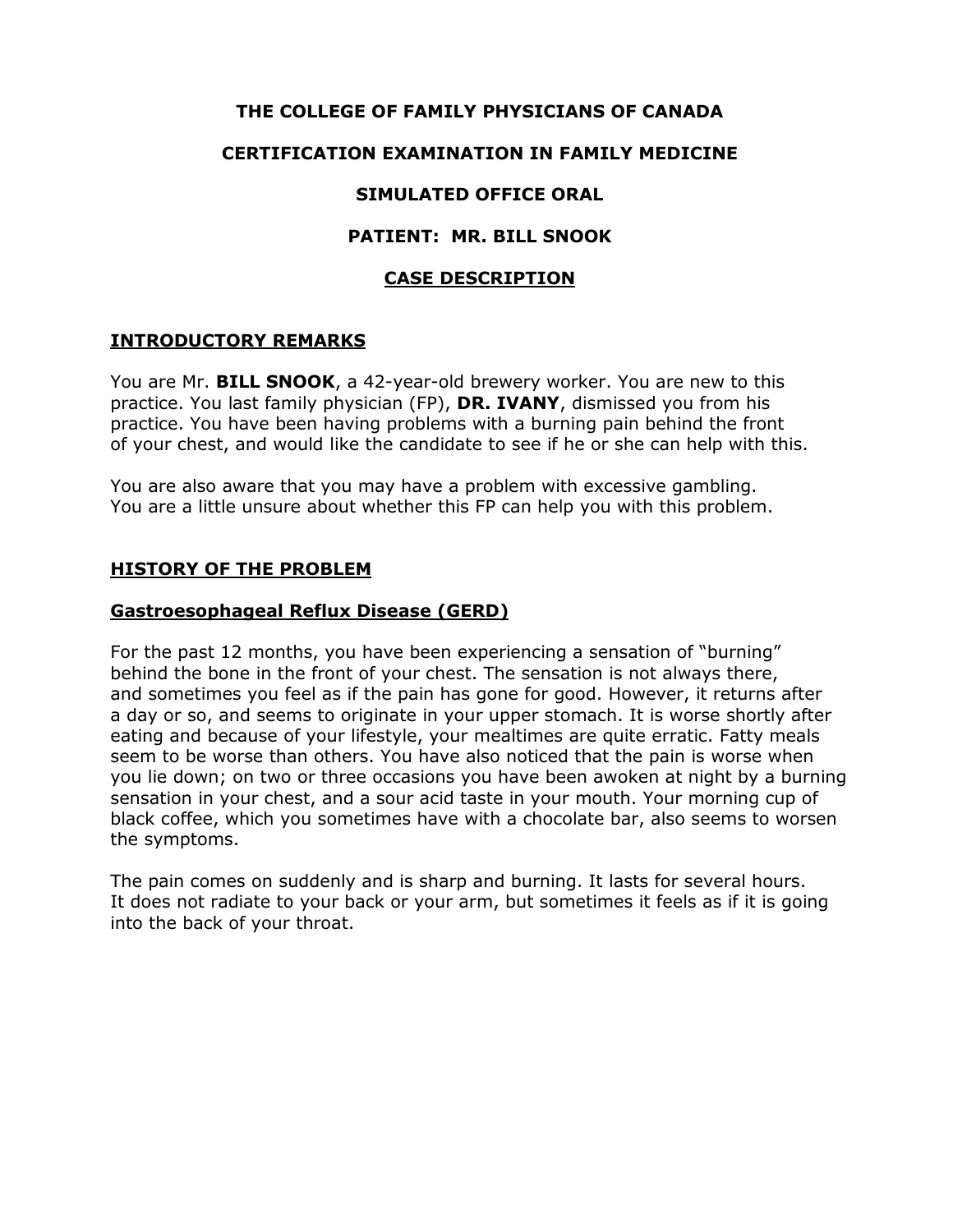You have had no weight loss. You have not vomited blood. Your stools have not changed colour, and your bowel habits are unchanged. You do not get short of breath with the pain, although you often wake up with a dry, hacking cough. You have also noticed that your voice has become a little hoarse in the past four months. Occasionally you feel nauseated but you have not vomited.

You have never had any palpitations, crushing pains in your chest, or sweating. The pain is not worsened by walking or exercise. You have never had any swelling or pain in your legs and you have not coughed up any blood. You have no fevers or chills. You have had no alteration in your usual diet or any recent foreign travel. You have no difficulty swallowing.

You have no known medical problems. You have never had any surgery. As far as you know, you have no food sensitivity. There is no known family history of bowel complaints or heart disease. Your weight is stable. You have never had any trauma to your abdomen or chest.

You have recently bought some calcium carbonate tablets (Tums) from the local pharmacy, and these seem to give you temporary relief. Likewise, an occasional glass of milk in the mornings before you go to work seems to aid the problem. However, the symptoms return about 30 minutes later.

A union representative at work noticed that you were eating a lot of Tums during the day, and he said that you had "heartburn". He also said that his father had suffered from "heartburn" for many years, before the doctors realized he actually had angina. He suggested that you see a doctor about this, which prompted the original consultation with Dr. Ivany. The term "heartburn" wasn't particularly frightening but now after these comments from your rep, you have become a little worried about your heart. After all, everyone has heard stories about people having stomach aches and chest pains, and the next thing you know, they're having open heart surgery or they're dead because the doctors took too long to find the right diagnosis.

You rarely see a doctor, but you went to see your FP about this problem about nine months ago. He asked you to go for some blood tests and a special type of X-ray, whereby you would be given a sort of dye to drink and the outline of your stomach would be seen. He was due to see you again after this was done, to discuss results and possible treatment options. You never went for the blood tests or the X-ray, and although you made three further appointments to see Dr. Ivany, you never kept any of these or called to cancel. You felt that the doctor didn't really sound interested in your heart, and "other things" (i.e., visits to the local casino) seemed to take priority over the tests and follow-up appointments. Unfortunately for you, the clinic had a policy or removing patients who were "no shows" multiple times, and you received a letter one month ago asking you to seek a new FP.

As far as you know, nobody in your family has ever had heart trouble, and you're not particularly overweight. However, you DO smoke and rarely get any exercise except for walking home at night.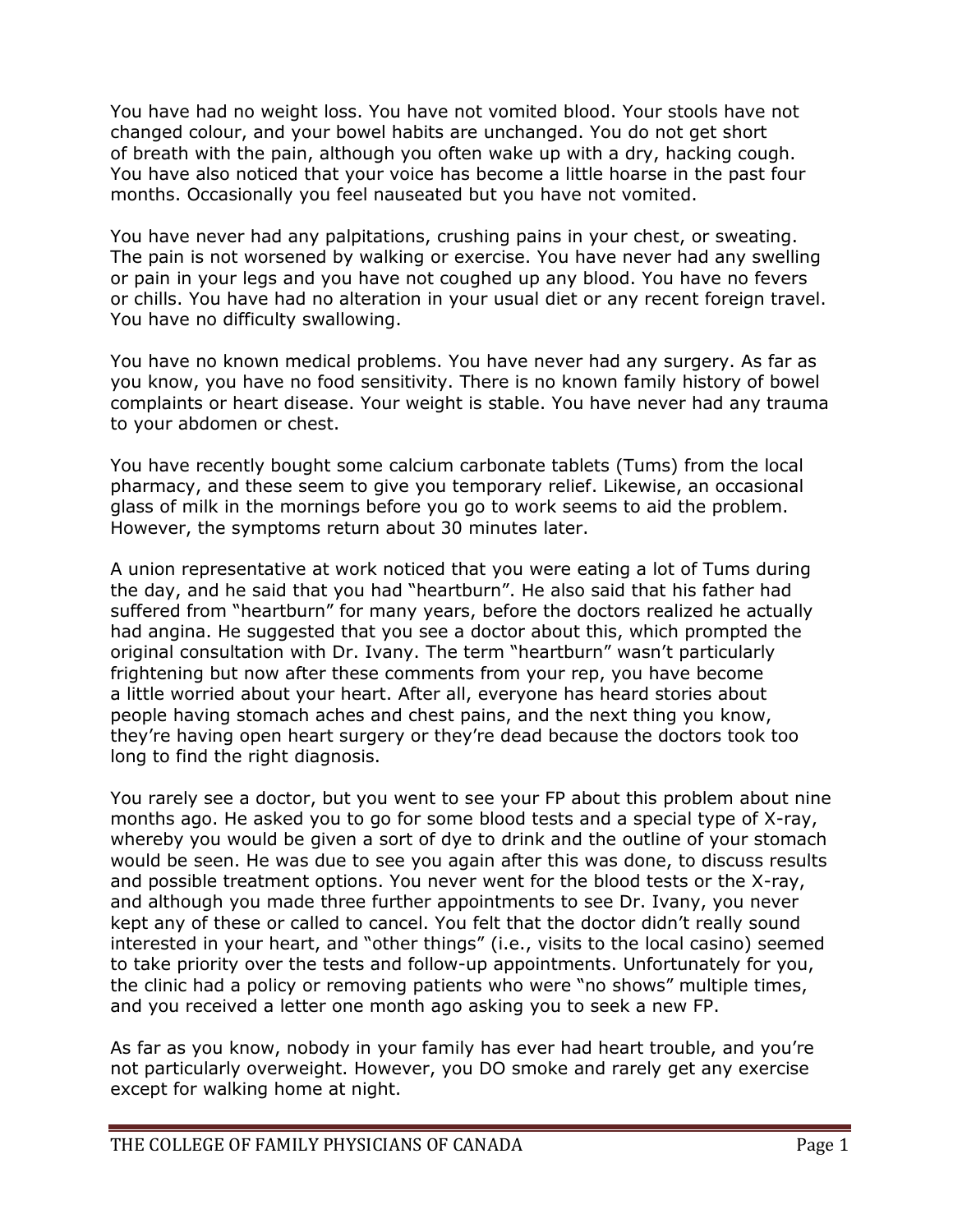Apart from requiring you to take a lot of Tums at work, this condition hasn't really affected your work. It awakens you intermittently at night, which is an inconvenience, and makes you drink more black coffee the following day. Overall, the term "angina" has made you a little anxious and worried about your future health. You would like to be told that your heart is okay, and maybe get something for the pain. You would not be averse to some hints about changing your lifestyle, as you are beginning to suspect that changes are long overdue. You'd like to find a doctor who will reassure you about your heart, and perhaps provide the "nudge" you need to change your lifestyle. If your heart is in trouble, perhaps you should build bridges with your family before it's too late. You haven't seen them for many years, and you call your mother only very rarely.

You get one half day a week off work, plus weekends; hence, any appointments must be at this time. All tests that were arranged for you were scheduled during this time off, but you have been unable to attend any of them as you have other activities. After the last doctor's letter, you are beginning to wonder if these activities are becoming too "obsessive" and are interfering negatively with your life.

# **Gambling Addiction**

Your daughter, **GEORGINA CRANT**, wrote to you two months ago, asking you to attend her high school graduation in six weeks' time. You have never met your daughter, although she is friends with your parents, and this letter has made you wonder if you should start to build bridges with her and the rest of your family. However, you have a significant problem with finances.

Each half day off, every night, and most weekend days, you go to a casino that has "slot machine" games for public use. You can spend hours at a time at these machines, and when you are "in the zone" you seem to lose all idea of time. Years ago, before the laws changed, you smoked heavily at the machine for most of the night; now you take a "smoke break" outside every hour or so, and therefore you have cut down from smoking ten to five cigarettes a night. Some nights, when you are really "in the zone", you do not smoke at all. You rarely eat or drink. You sometimes drink a bottle of beer simply to quench your thirst in the hot environment, but you never have more than one a night. A bottle of beer is useful for "saving" the machine that you are playing when you go outside to smoke. It also stops the waitresses from continually bothering you. Sometimes you barely touch the drink. You do NOT have a drinking problem. On your way home, late at night, you frequently pick up a hot dog (preferably covered in onions and chili sauce) from an all-night convenience store, and eat it as you walk. You live about two kilometres from the casino, and so the walk isn't too arduous.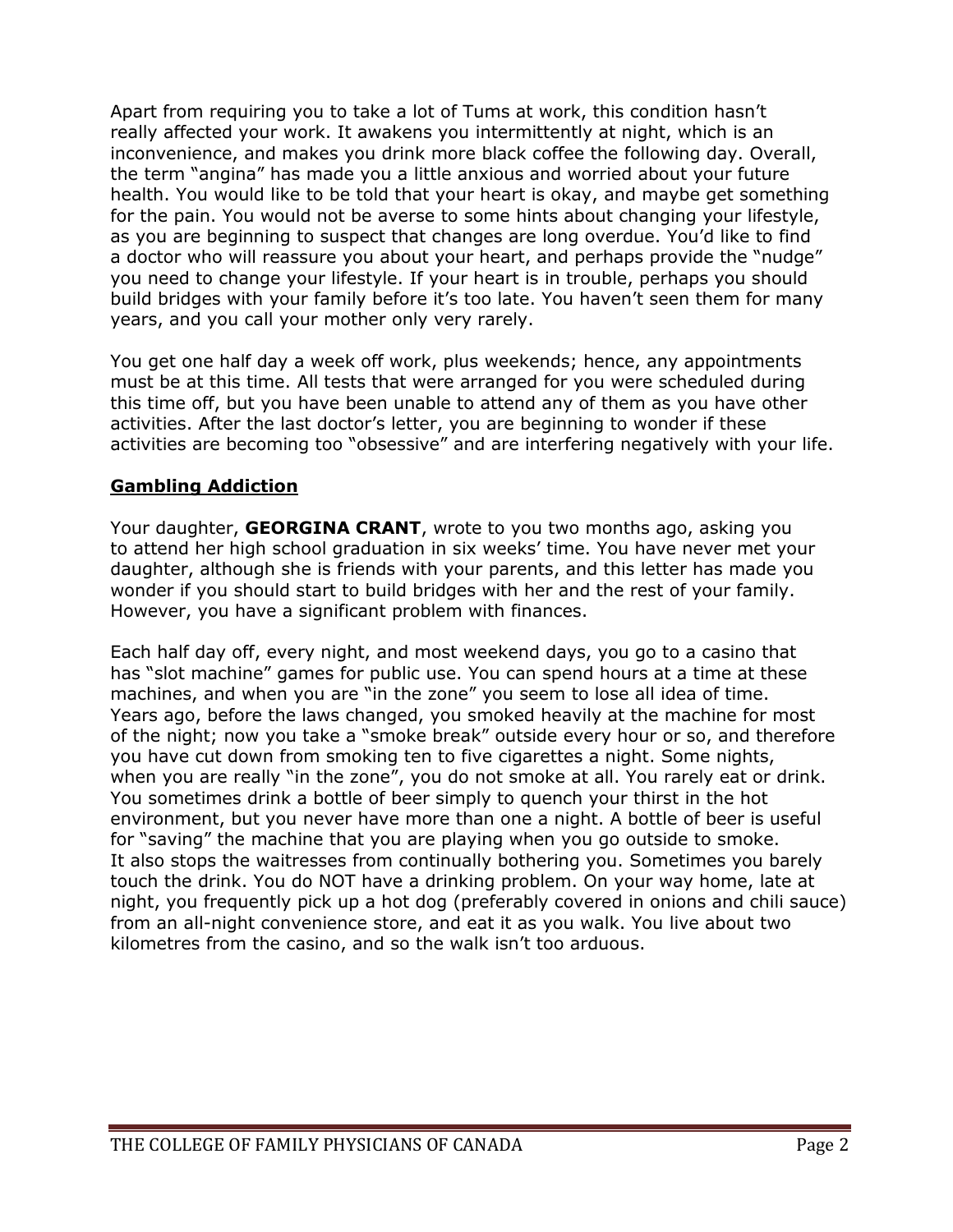If you are out particularly late, perhaps until 2 am, you get only four hours of sleep, as work starts at 8 am and your alarm goes off at 6:30. Breakfast is therefore a rushed affair, usually comprising of strong black coffee and a chocolate bar, gulped down before you catch the bus to work. If you have two late nights in a row (which is almost the norm nowadays), you get quite tired at work and tend to drink more black coffee in an effort to keep yourself awake. You take an ibuprofen tablet intermittently, once or twice a month, to ease muscle aches and pains.

The urge to play on the gambling machines started about five years ago, when you first moved to this city. On paydays (Thursdays) your colleagues got on a local city bus and went out to the nearby casino. There were slot machines in abundance, and so you would sit at one of them and play it for about an hour or so before everybody left. You had no family to go home to only a small apartment, and so you would stay behind a little longer and have a few more cigarettes and a few more plays before leaving. Your first apartment in this city was in quite a nice area, and money was no issue then; the taxi ride was a pleasant end to the evening. You started to enjoy the Thursday evenings out, and, after a year had gone by, you found yourself going most weekends, as well.

Some machines you got to know very well, and certainly you had your favourites. Some of them paid out more money at certain times of the evening. You had a careful system for playing these favourites, which rarely changed from day to day. In the early days, your cigarettes were always on your right, you deposited \$10 (and no less) at one time, and used "nudges" and "holds" only twice (each) every 30 minutes. When you were playing, you hated to have your concentration disturbed by anybody talking to you, especially when you were "in the game" and close to winning. Gradually you became more fixated upon the machines and their flashing lights and less upon your colleagues. If disturbed when a big payout was "just about to come along", you often "snapped" at that person and were quite rude; then you usually left that area because of the "bad vibe" and lost concentration. Your work colleagues slowly learned to keep their distance, and would often try to avoid you.

After three years or so in the city, you had no friends left. This was no problem, as you were now free to go to the casino EVERY NIGHT! The bus from work took you there, but money for your taxi home was suddenly becoming hard to find. Savings helped a bit, but they were running short. You moved out of your rather "high-end" apartment, and began to rent in a more rundown, cheaper area of the city. It was conveniently located only about two kilometres from the casino, a fact that certainly influenced your choice. A few months after your move to the new area, you were going to the casino every night, every half day, and every weekend.

Most of the times you lose, and frequently (about once a week), you forget to save enough money to get some food on the way home, and thus spend the whole evening without eating. When you win you feel exhilarated, euphoric, and excited, and this is a marvellous sensation to have. You describe it as being like a "rush". These rushes are what keep you coming back to the casino. Straight after a win, you notice that you have the urge to *increase* the rush by playing some more; in the past you always walked away after a win. Now, even when you lose and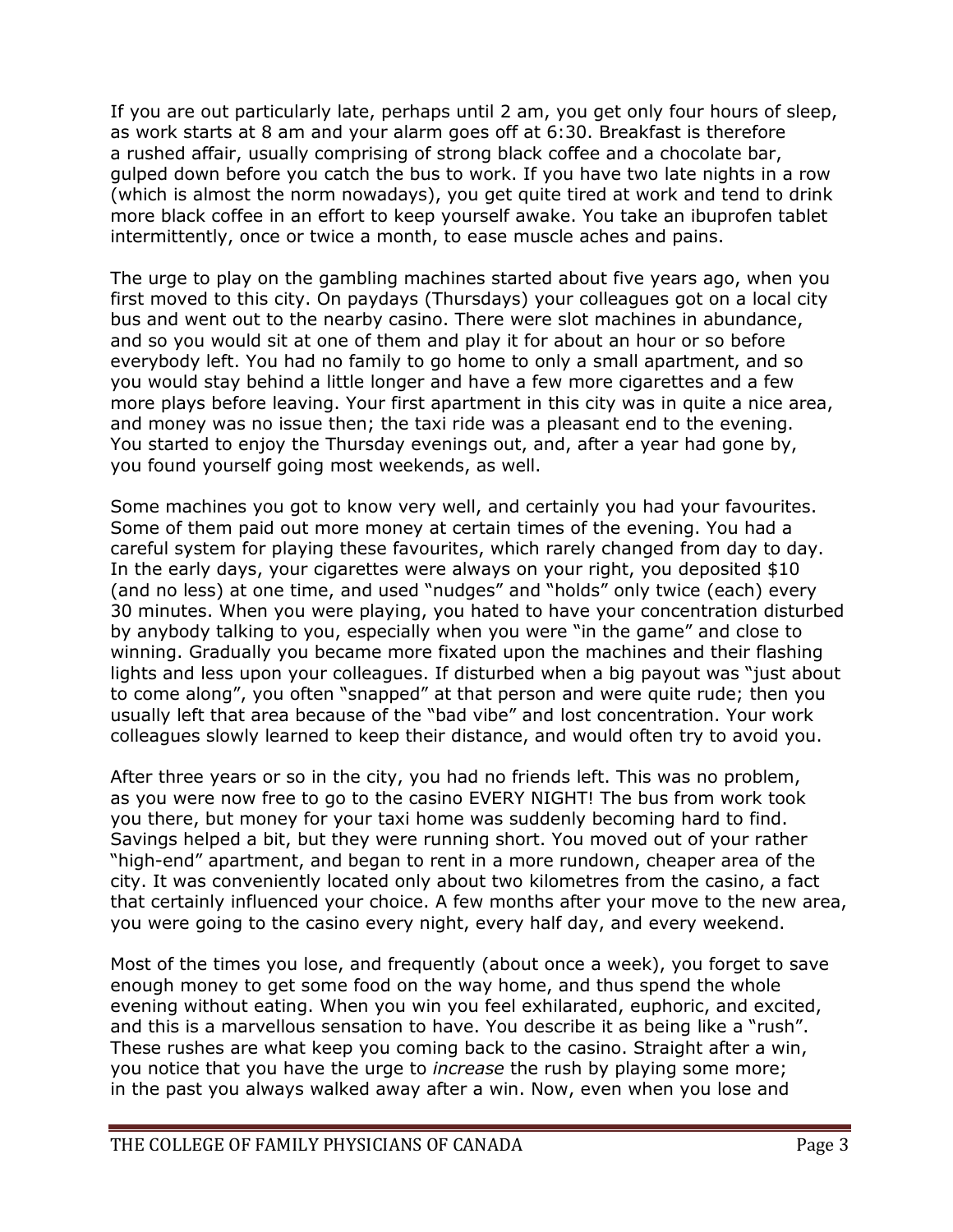get ready to leave the casino, part of you wants to go back inside to try *just one more time!* The wins and rushes occur only about once a week, and the following day you love to tell all your colleagues about your success! If you lose money, which is the norm, you *don't* share this information. Because of your rudeness to your colleagues when you are playing the machines in the casino, you don't, in fact, have many friends at work so the thrill of telling anybody is not as great as it used to be.

In the first few months of going to the casino, your expenditure each Thursday night was only \$10 to \$20. One evening can now cost you \$50 to \$100. The cost is about double that for each weekend day. In the past few months, there have been one or two nights when you have lost up to \$150. Once a week you will be "up", once a week you will be left with no money whatsoever, and the rest of the time you will be down about \$50 by the time you leave the casino. As you leave on these nights, you get the urge to return, just one more time…

For the past 18 months you have been at the slot machines nightly, and you have barely enough money to pay rent or eat proper meals. A month's expenditure can be around \$2,000. You earn just under \$6,000 a month, before taxes. Banks have stopped giving you short-term loans as you have defaulted on two of these in the past (\$500 each). Likewise, your credit card was cancelled ten months ago for a similar reason. You are slowly paying off the bank and the Visa company with the minimum monthly payments and have not, as yet, had to declare bankruptcy. You have never borrowed from colleagues or taken up offers of cheap cash advances from dubious sources. You are too embarrassed to ask your mother for money. You have never sold street drugs to get money, but you have sold your TV, DVD player, and computer to get a quick cash injection. You no longer have a phone line, and make calls through pay phones. So far, you have done nothing illegal apart from defaulting on your loans and being late with your rent on occasion. You are not currently in debt to anybody except for the bank and the Visa company.

If, for some reason, your trip to the casino is delayed by work, you feel restless, agitated, and unhappy. To prevent this feeling, you now go straight to the casino when work ends.

Every week you buy a Lotto 6/49 ticket. In your apartment are numerous slips of old gambling tickets. They are in every room, in every drawer, and even in boxes hidden away under your bed. You always play the same numbers, and one day, these numbers WILL come up. You firmly believe that *one day* you will get a HUGE win, and this will allow you to pay off all your debts.

You are NOT depressed.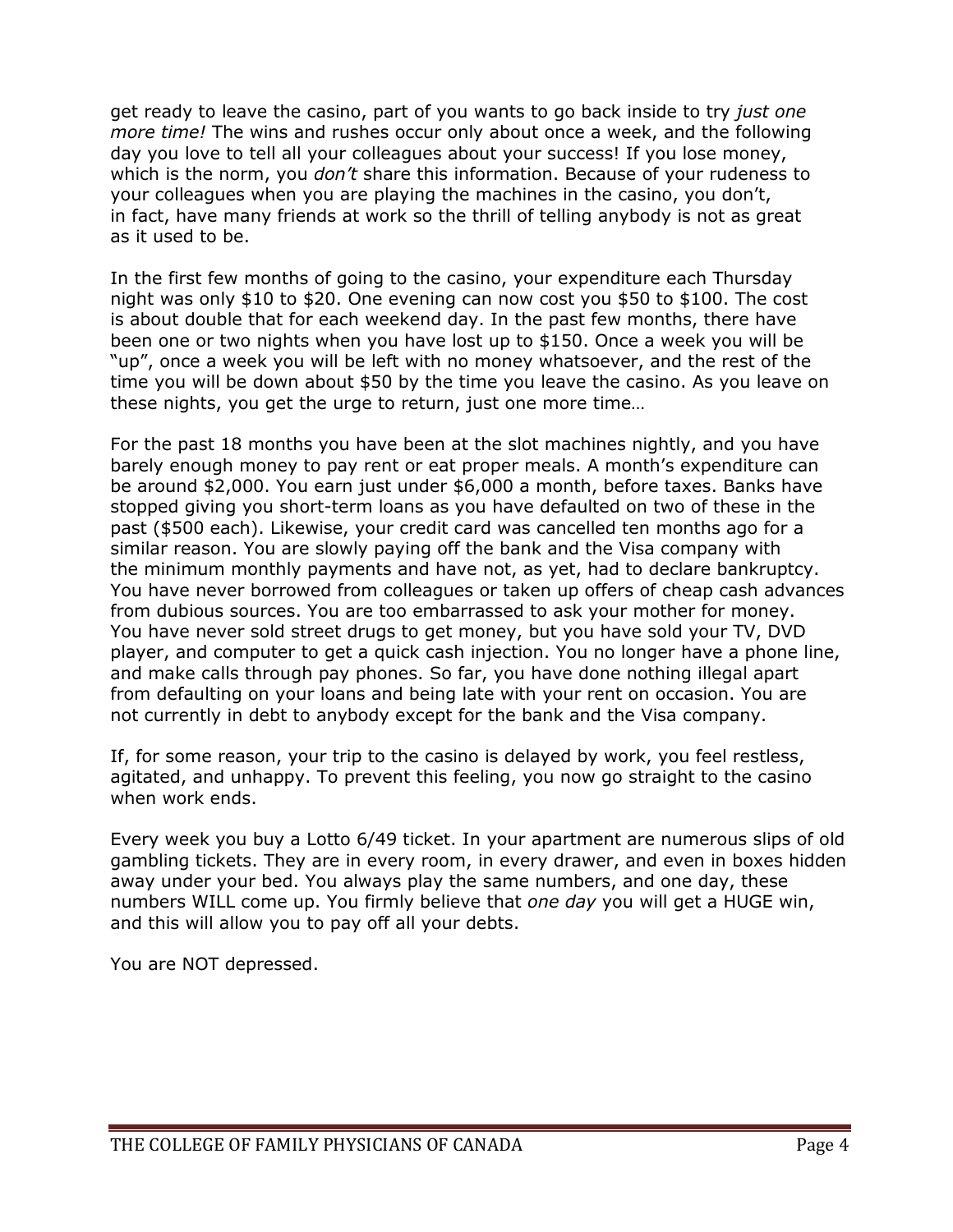The letter from your last doctor, the cancellation of your credit card, comments by your landlord and union rep, and letters from the bank have made your realize that you could have a problem. Your daughter's letter has given you a "goal" to work toward, as you would dearly love to go to meet her. You have no friends to talk to, and thus a doctor's visit may be a good opportunity to get some facts about how to alter your lifestyle. Managers at work don't seem to like you, and your colleagues don't want to talk to you. You are willing to make a change, but you have no idea how to do it and don't know if the doctor can help in any way.

# **MEDICAL HISTORY**

There is nothing of note in your medical history. You rarely visit a doctor.

## **SURGERY**

You have had no surgical procedures.

## **MEDICATIONS**

You take ibuprofen (about one to two tablets a month) for intermittent aches and pains. Recently you have been taking some Tums.

### **LABORATORY RESULTS**

None.

# **ALLERGIES**

None.

### **IMMUNIZATIONS**

Up to date.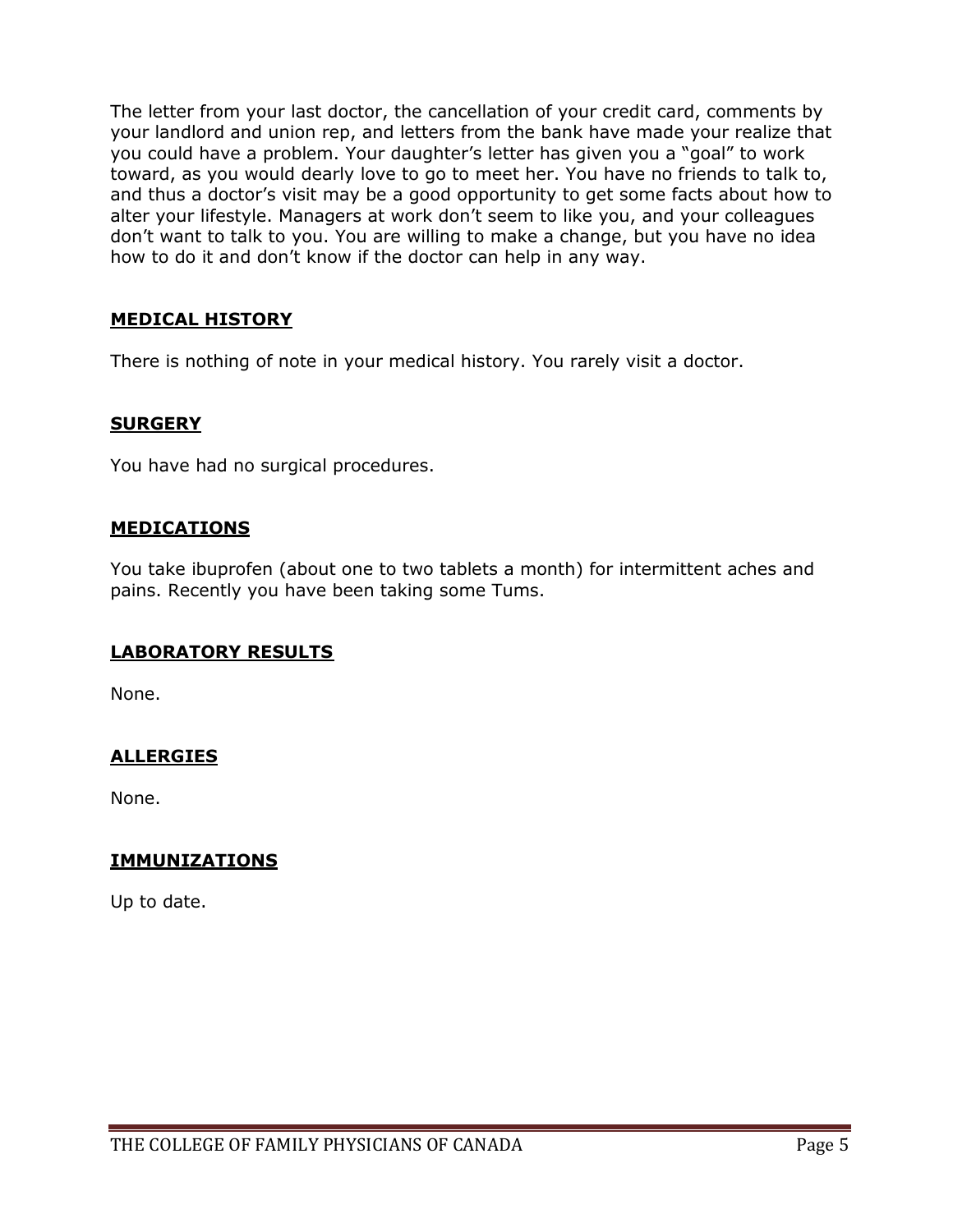# **LIFESTYLE ISSUES**

| <b>Tobacco:</b>                 | You have smoked since age 16.<br>Originally you smoked about 25 cigarettes<br>a day; you now smoke about five. |
|---------------------------------|----------------------------------------------------------------------------------------------------------------|
| Alcohol:                        | You drink one bottle of light (4% alcohol)<br>beer a day.                                                      |
| <b>Illicit Drugs:</b>           | You do not use any illegal drugs.                                                                              |
| <b>Exercise and Recreation:</b> | You get almost no exercise. Walking home<br>from work or the casino is the only exercise<br>you get.           |

## **FAMILY HISTORY**

You know of no illnesses that run in the family. Your father and brother were chain-smoking, hard-drinking men, both with violent tempers. Your father's brother, **TIM**, was always the "life and soul" of any party, was full of "get rich quick" schemes, and had a seemingly endless supply of pretty women by his side. You believe that, before you left home, he was told he was "manic-depressive.

There is no history of heart disease.

Nobody in your family has had a gambling problem, and aside from alcohol and nicotine addictions, there is no drug addiction.

### **PERSONAL HISTORY**

### **Childhood, Adolescence, and Early Adulthood**

You were the younger of two boys born to a working class family. Your father, **GARY**, was a steelworker who had a violent temper when he was drunk, and he frequently beat his wife and children. Much to your disgust, your mother, to whom you were very close, was forever supporting your father – even when she was sporting obvious bruises on her face.

Your mother, **GEORGINA**, was born in eastern Quebec, and thus you have dual Canadian and American citizenship, as does she. She met your father when she was on a camping holiday in the United States, and moved there to be with him in the late 1950s.

Both you and your brother **TERRY** were born in Pittsburgh. Terry was five years older than you. Your mother had a series of miscarriages before you were born.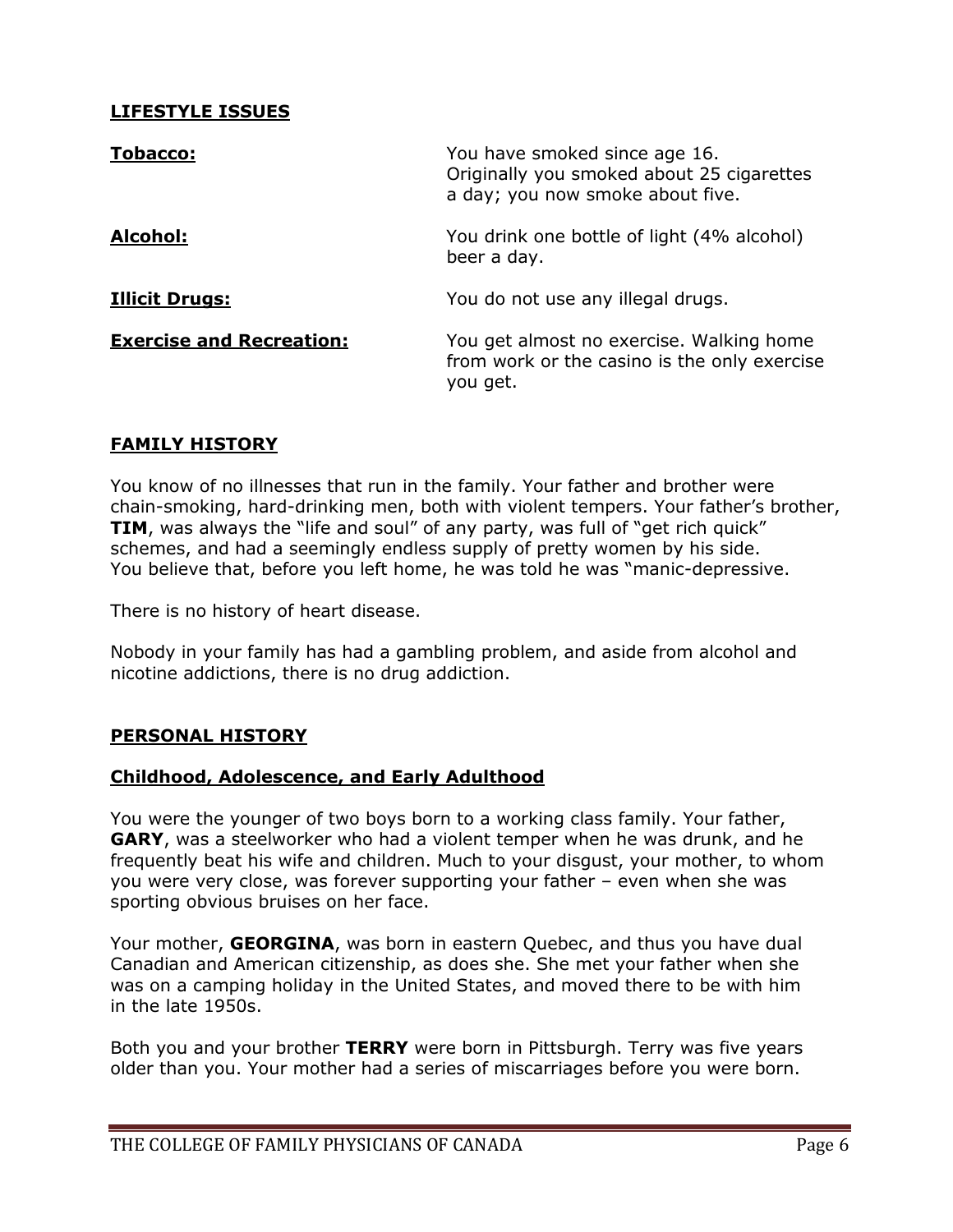Childhood memories are not that nice, and consist mainly of your father coming home drunk after an afternoon shift at the steelworks and the family arguments that followed. You left high school as soon as possible and entered the then-booming steel industry, just as your father had done a generation earlier and your brother had done five years earlier. Terry, like your father, was a heavy drinker. He lived on the "wild side", working hard and playing even harder.

Because of the example your father set, you were always wary of drinking and its consequences, but (at that time) you did spend a few Friday nights out, after payday, with Terry and your fellow workers. The others at the steel plant admired him a lot because he had charm, charisma, a huge physique, and a seemingly endless capacity to drink! After one particularly heavy night out, he tried to drive home and suffered a horrific car crash. He appeared to be travelling at high speed when severely drunk, and lost control of his car. He crashed into a roadside pillar and was killed instantly, according to the coroner. This sudden death, and the beatings that you mother was taking, led you to decide to leave home once and for all.

# **Move to Canada**

Terry died when he was 28 and you were 23. You both had been living with your parents at the time, and you were in an "on-again, off-again" relationship with **TRACY CRANT.** You decided to take Tracy and your mother to Canada to get away from bad memories and a drunken father. Initially, your mother agreed to leave, but after spending a few months with her parents on the east coast, she changed her mind and went back to your father. He promised to "reform and change his ways" if she came back. Your mother writes on your birthday and at Christmas. You fear that your father still blames you for your mother's leaving, and you are scared to return. Your mother's letters tell you that your father sought help from doctors for his drinking and anger, and has been a reformed character (as he promised he would be) ever since her return. "We all want you home", your mother keeps writing in her letters. After each letter you call her, often from work, but simply tell her where you are living and say that you are "doing well".

# **Daughter**

Tracy left a few months after your mother, leaving you alone in Canada. She missed home and her parents and wanted to get back to Pittsburgh. At that time, your relationship wasn't going well and money was tight, and this move wasn't entirely unexpected. After getting back home, she contacted you and told you that she was pregnant. She later gave birth to a little girl, whom she named after your mother. You have not seen Tracy since her move back home, and you have never seen your daughter, although they write to you once a year. Tracy never married, and now she works as a nurse in a small hospital outside Pittsburgh. She never asked you for any money or support. Your daughter is a teenager and is doing well in high school, according to the last letter you got at Christmas. In her latest letter, Georgina asked if you could come down to see her when she graduates from high school later this year. Tracy and your daughter have remained in contact with your parents, and have a good, close relationship with them.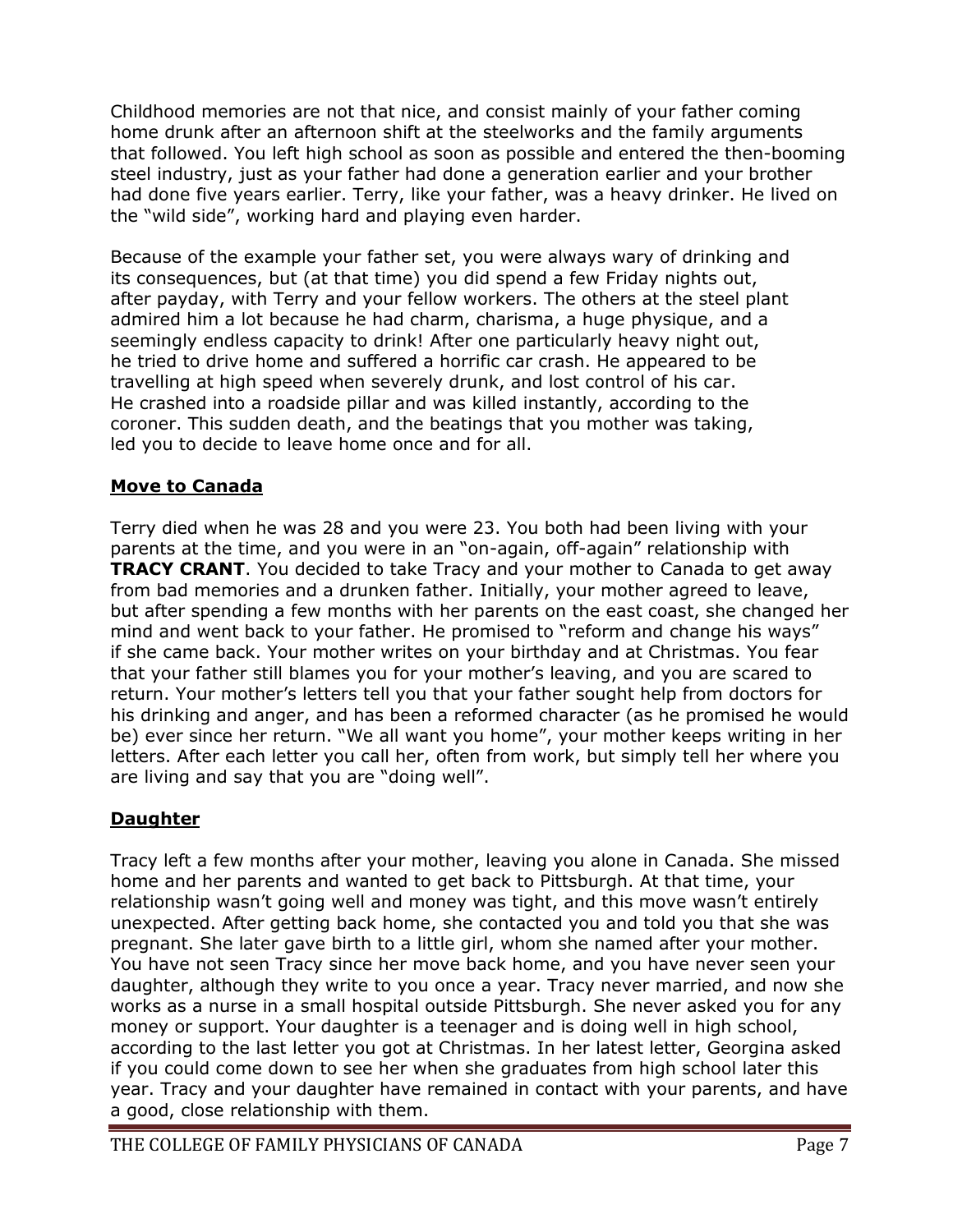# **Current Desire to See Family**

Now that you are worried about your heart and your way of life and have no strong ties to this city, you are tempted to make contact with your daughter and other family members after all these years. You are forgetting the hard times of the past and your father genuinely seems to have stopped drinking over the past 15 years. Tracy always seems keen to see you again, and the time may be right for a major life change and heading back to the United States. You probably cannot afford a major move back home, but maybe you could save up enough money by doing some overtime shifts and forgoing a few casino trips.

## **EDUCATION AND WORK HISTORY**

You left school at 16 and went into the steelworks, like your father and brother before you. In the early 1980s, Pittsburgh was a boom town and the auto industry was demanding more and more steel.

Your family situation led you to leave home. First you went to stay with your mother's parents, who still lived on the east coast of Canada, but this lasted for only a month or two. Then you rented an apartment wherever the jobs and money took you, and, after your mother and Tracy returned to the United States, you started work as a deckhand for the east coast cod fisheries. This worked out well for a few years before the cod stocks disappeared, thus ushering in the era of the moratorium and the downsizing of the Atlantic fisheries. You were out of work by 1992, at the age of 25.

Luckily you found a job, within a year, in the local brewery. Shortly after, this was taken over by a big multinational company. You have worked in the brewery industry ever since, slowly climbing up the promotional ladder. You are now working on the factory floor, supervising the bottling for the company's most popular brew. You went wherever the company sent you, and you arrived here about five years ago. At that time you were moderately well off, with savings of about \$20,000, and thus initially you were able to rent a nice apartment. Things have changed since then.

You now live in a rented apartment that is little more than a living room, bathroom, and bedroom. You have no TV or cable, as you simply cannot afford these items after gambling most of your income and savings away. Twice in the past year you have had notices from your landlord about being late with your rent (and underpaying), and he would love to get you out of the apartment so he could clean it up and rent it for more money.

You are frequently late for work, and, when you are tired, you spend much of the day drinking black coffee. You take "smoke breaks" in an area outside the bottling plant. When you first arrived, this was a popular thing to do, but now you are the only employee who uses the area. Management would like to remove it altogether. The amount you smoke has decreased considerably, and you go through about five cigarettes each working day. Some days you don't smoke at all. Even so, your late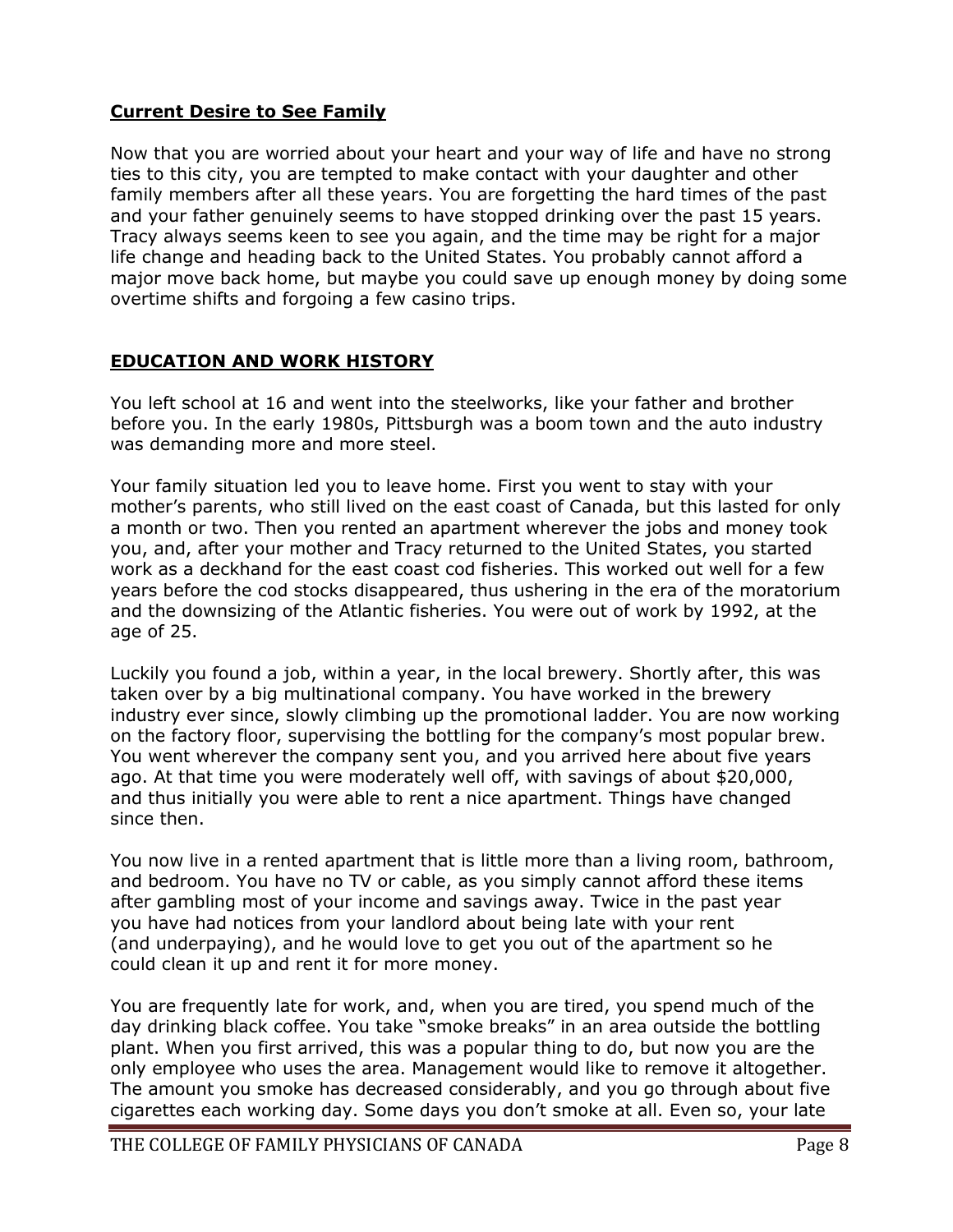arrival for work and frequent absences from the floor of the bottling plant have led higher management to send you two "warning" letters in the past year. You feel that management would not be averse to removing you from the workforce either, although this is just a suspicion based upon the tone of the letters. Your union rep defended you in both cases, but also commented that you should seriously consider going to a doctor about your "heartburn". He also suggested that you get a general check-up as you were becoming a "serious train wreck" of a person. These comments really alarmed you, and your worry has worsened since you received your former FP's letter asking you to find a new doctor.

The brewery has recently seen a huge upturn in the demand for its beer, and workers are being asked to do overtime shifts so that the production line can operate 24 hours a day. Overtime is DOUBLE pay, but staying longer at work makes you anxious and agitated as you are wasting time that could be spent getting that "big payout" at the casino.

# **FINANCES**

You earn \$39 an hour and work 4 1/2 days a week. Money is very tight right now, as your expenses at the casino are leaving you almost penniless. You have no savings and you have sold any items of value. After taxes and gambling, you have barely enough to pay the rent (\$500 a month in one of the more rundown suburbs).

The brewery company has been putting money into pension schemes for its employees for many years. So far you haven't touched this money. You also receive good medical and dental benefits from the company.

# **SOCIAL SUPPORTS**

You have very few social supports. Your work colleagues barely talk to you as you are a bit of a loner. If they approach you at the casino after work, you are often "in the game" if you are playing a machine, and you hate to be disturbed. They all have wives and families, and this is hardly your scene. All your family members are back in Pittsburgh, including your ex-girlfriend and your daughter.

Before moving here, you had a few casual relationships with women, but nothing serious. In the past, you visited prostitutes (not in this city), with whom you always practised safe sex. Now that your evenings and weekends are spent in the casino, you have no time to make any lasting relationship.

# **RELIGION**

You have no religious affiliation.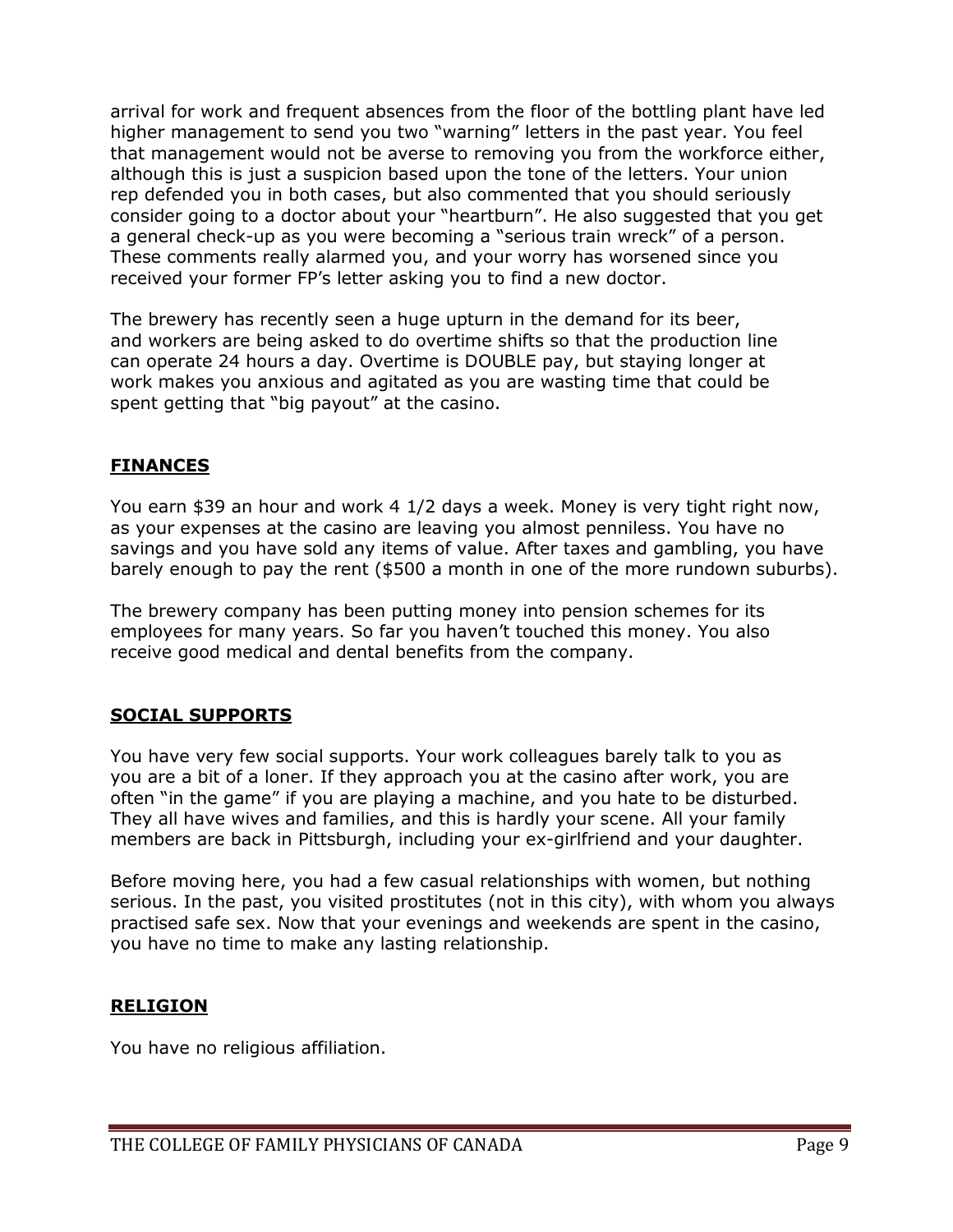# **EXPECTATIONS**

You would like the doctor to take you on as a patient, and you want some sympathy and help to get your life back on track. All you need is a little encouragement, and you know you can get over this problem. After all, admitting that you have a problem is the first step, isn't it? Your smoking habit has decreased immensely in the past year, from 25 cigarettes a day down to about five a day, and you feel quite proud of this; with a bit of encouragement, maybe you could quit altogether.

You want to be reassured that your heart is okay, and you would also like to know what you can do about the pain. If this involves altering your lifestyle, then you will happily try to do this. You are determined to follow through with whatever this doctor says, as being "dropped" by your previous doctor and told that you are a "train wreck" by your union rep have really opened your eyes to the state you are in.

You now realize that your gambling is a major problem. You barely have enough money to live on, and you are painfully close to losing your job and your accommodation because of your habits. You have no idea if doctors know anything about gambling; they can help with mental problems, like your uncle's and with alcoholism, such as you father's, but is gambling in the same category? Surely this is just a lifestyle choice. However, as you have nobody else to talk to, you will listen to whatever this doctor has to say and adhere to the advice. A doctor, you have always felt, is a wise person who should be respected; if he or she suggests that you try to rebuild bridges back home with your family, then that is exactly what you will do. Maybe a few overtime shifts will tear you away from the casino, build up your finances for a trip to see your family, AND improve relations with your co-workers…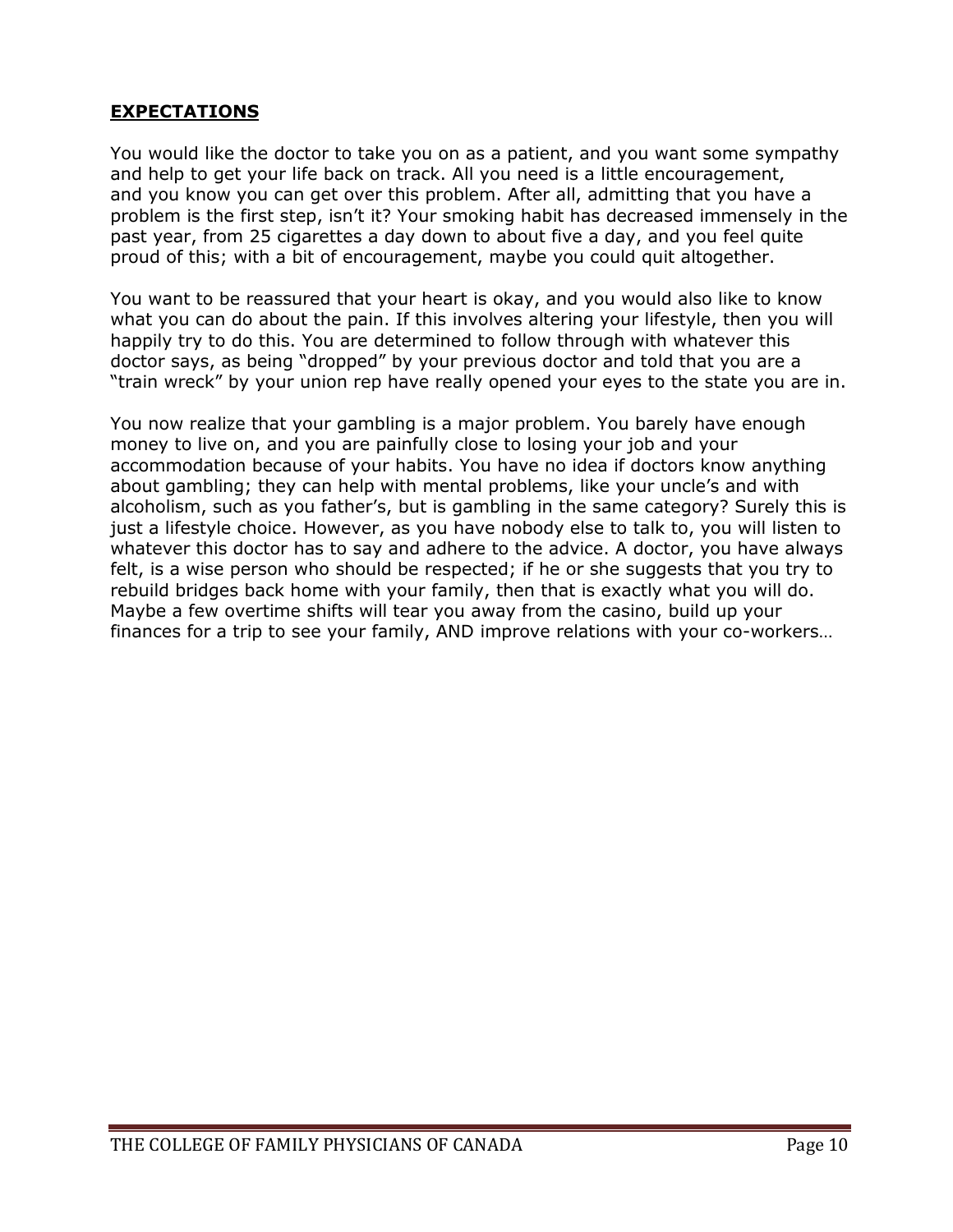## **ACTING INSTRUCTIONS**

You are unshaven and unkempt. Your clothes are those you work in and they are crumpled and unwashed. You have no jewellery and no rings. You are very shy and withdrawn, and feel awkward in social settings. Thus, at the beginning of the visit you don't make much eye contact. A friendly candidate will rapidly gain your trust and you will become progressively more sociable and talkative.

You know that your life is a mess. You readily accept ANY advice from the doctor, as this is your only real social contact, and a chance to tell your story. An empathic, non-judgemental candidate will get you to open up fully and tell the whole story. Someone who thinks you are an addict and that there is "no hope for you" will simply cause you to remain sullen, monosyllabic, and quiet.

As you aren't sure whether a doctor is somebody who can actually help with your gambling or your "train wreck" of a life, you definitely do NOT volunteer this information to any candidate who goes "fishing" for a second problem early in the interview (e.g., by asking whether there is any other problem you want to talk about). Indeed, the heartburn is the reason you're at the candidate's office, and you haven't really worked out how to bring up the subject of your lifestyle. A good candidate will ask why your last doctor removed you from his practice, and why you didn't go for any tests or follow-up appointments; this would be a good opportunity to bring up your gambling problem, especially if you like the candidate. Otherwise, unless the topic has already been mentioned, a ten-minute prompt of "I think my life is a mess" is about as much as you will give away.

A candidate definitely needs a patient-centred approach with this SOO. Empathy and the sharing of ideas will go a long way in gaining your trust and, therefore, the whole story. A candidate who asks direct, close-ended questions and judges you harshly will simply receive one-word answers and thus fail to pick up key points.

If the candidate asks, you say there was never any conflict between you and your former FP. You simply failed to show up for appointments.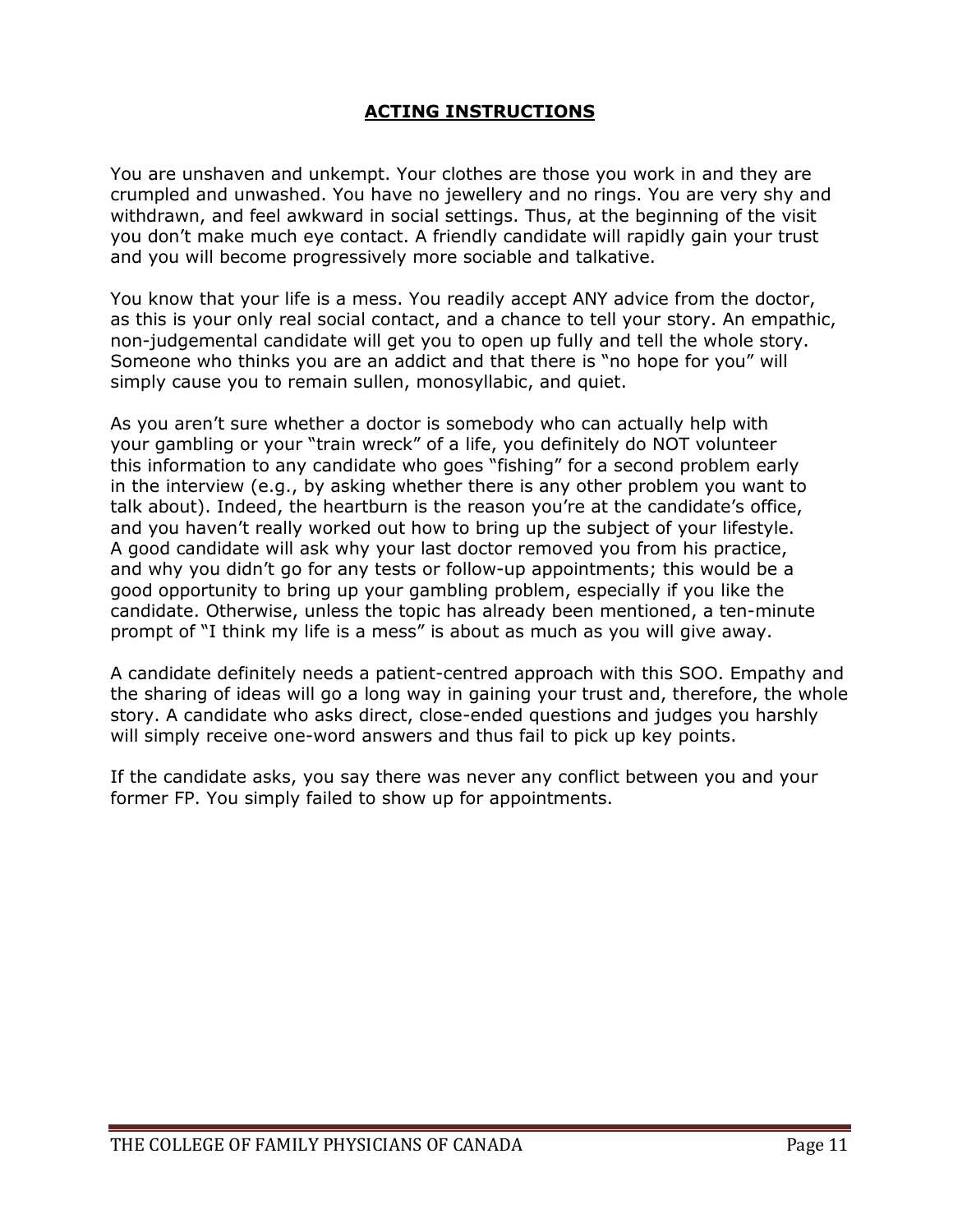# **CAST OF CHARACTERS**

| <b>BILL SNOOK:</b>     | The patient, age 42, a brewery worker with GERD<br>and a gambling addiction.         |  |
|------------------------|--------------------------------------------------------------------------------------|--|
| <b>GARY SNOOK:</b>     | Bill's father, age 70.                                                               |  |
| <b>GEORGINA SNOOK:</b> | Bill's mother, age 67.                                                               |  |
| <b>TERRY SNOOK:</b>    | Bill's brother, who was killed in an automobile accident<br>19 years ago, at age 28. |  |
| <b>TIM SNOOK:</b>      | Bill's uncle.                                                                        |  |
| <b>TRACY CRANT:</b>    | Bill's ex-girlfriend, age 40.                                                        |  |
| <b>GEORGINA CRANT:</b> | Bill and Tracy's daughter, age 18.                                                   |  |
| <b>DR. IVANY:</b>      | Bill's former FP.                                                                    |  |